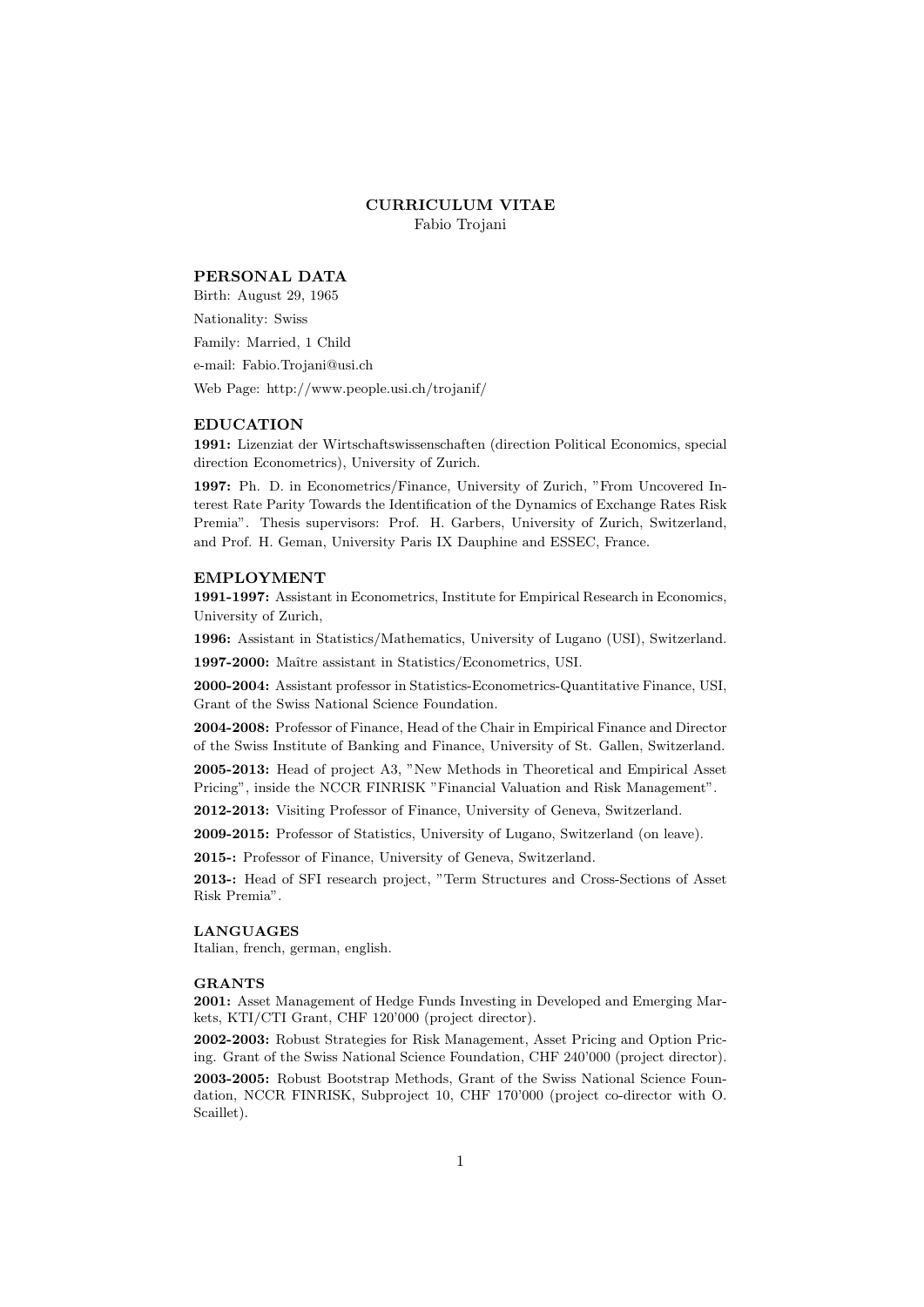2004-2005: Ambiguity and Robustness in Yield Curve Modelling, NCCR FINRISK, Subproject 2, CHF 86'000 (project co-director with R. Gibson).

2004-2005: Learning and Robustness in Time Series Models. Grant of the Swiss National Science Foundation, CHF 175'000 (project director).

2005-2006: New Empirical Approaches in Asset Pricing, Grant of the Swiss National Science Foundation, CHF 282'414 (project co-requirer).

2005-2009: New Methods in Theoretical and Empirical Asset Pricing, NCCR FIN-RISK subproject, CHF 900'000 (project director).

2006-2009: PhD in Economics and Finance, SNF Pro\*Docs Training Module: CHF 243'000 (project director).

2006-2009: New Methods in Moments Based Econometric Methods, SNF Pro\*Docs Research Module: CHF 387'000 (project co-requirer).

2006-2008: Statistical learning from imperfect observations under prior ignorance, Grant of the Swiss National Science Foundation, CHF 126'000 (project co-requirer).

2009-2013: New Methods in Theoretical and Empirical Asset Pricing, NCCR FIN-RISK subproject, CHF 1'200'000 (project director).

2013-2016: Trading Asset Pricing Models, SNF research project, CHF 162'900 (project co-requirer).

2013-2016: Term Structures and Cross-Sections of Asset Risk Premia, SFI research project, CHF 640'000 (project director).

2013-2016: Higher Order Robust Resampling and Multiple Testing Methods, SNF research project, CHF 598'950 (project director).

#### HONOURS AND AWARDS

2003: German Finance Association best conference paper award for "Equilibrium Impact of Value-at-Risk" (with M. Leippold and P. Vanini), German Finance Association Meeting, Mainz.

2005: Best Researcher Award of the Department of Economics, University of St. Gallen.

2006: Ranked 62th in the Handelsblatt Ranking of the top 100 researchers in Economics since 2002 (http://www.handelsblatt.com/news/Default.aspx). The ranking includes all researchers of Economics Departments of German speaking universities in Austria, Germany and Switzerland.

2007: Inquire Europe best paper award for "Correlation Risk and Optimal Portfolio Choice" (with A. Buraschi and P. Porchia).

2008: Inquire Europe Research Grant (10000 BP) for the project: "When There is No Place to Hide - Correlation Risk and the Cross-section of Hedge Fund Returns" (with A. Buraschi and R. Kosowski).

2010: Inquire Europe Research Grant (10000 BP) for the project: When Uncertainty Blows in the Orchard: Comovement and Equilibrium Volatility Risk Premia (with A. Buraschi and A. Vedolin).

2010: Inquire Europe best paper award for "When There is No Place to Hide - Correlation Risk and the Cross-section of Hedge Fund Returns" (with A. Buraschi and R. Kosowski).

2012: Nyse-Euronext best paper award for "The cross-section of expected stock returns: learning about distress and predictability in heterogenous orchards" (with A. Buraschi and P. Porchia), EFMA 2012 annual meeting, Barcelona.

2009-2013: Swiss Finance Institute Research Fellow.

2014-: Swiss Finance Institute Senior Chair.

2014-: Adjunct Professor, University Bocconi, Milan.

# RESEARCH INTERESTS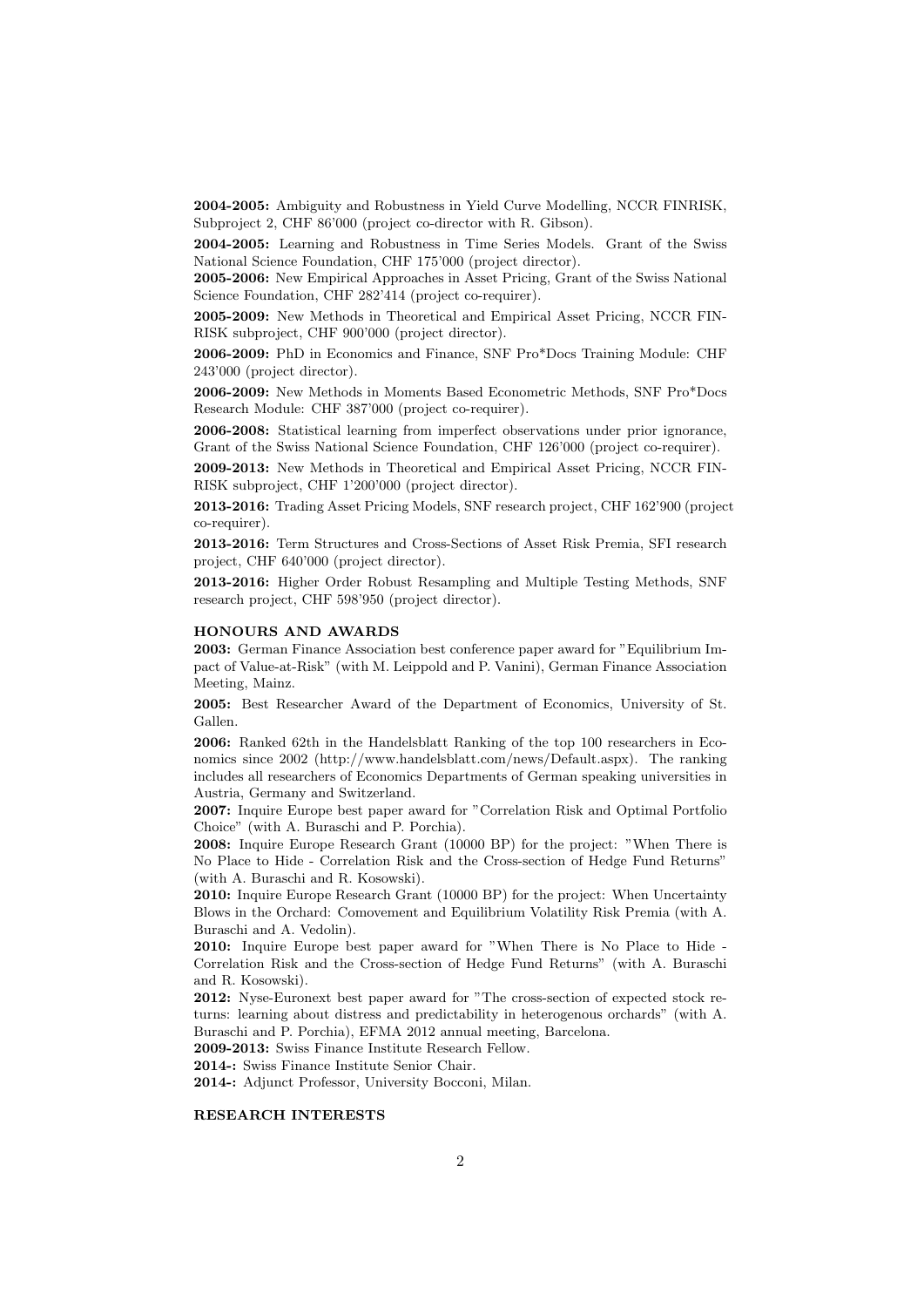Asset pricing and portfolio theory, term structure modelling, option pricing, credit risk, time series econometrics, financial econometrics, matrix-valued processes and applications to finance, robust statistics, theory and computation of asymptotic expansions.

# EDITORIAL ACTIVITY

Associate Editor, Journal of Financial Econometrics, 2012-2015.

Co-Editor, Journal of Financial Econometrics, 2015-.

# REFEREE

Australian Economic Papers, Automatica, Annals of Operations Research, Annals of Statistics, Biometrika, Canadian Journal of Statistics, Computational Management Science, Economic Notes, Econometric Reviews, Econometric Theory, Finance and Stochastics, Finance Research Letters, Journal of Banking and Finance, Journal of Business and Economic Statistics, Journal of Econometrics, Journal of Finance, Journal of Financial Econometrics, Journal of Economic Dynamics and Control, Journal of International Money and Finance, Journal of Nonparametric Statistics, Journal of Political Economy, Journal of the American Statistical Association, Management Science, Mathematical Finance, Metron International Journal of Statistics, Review of Economic Studies, Review of Finance, Review of Financial Studies, Swiss Journal of Economics and Statistics.

#### PHD STUDENTS

Loriano Mancini (2004, Assistant Professor of Finance, EPFL, Switzerland), Paolo Porchia (2004, Assistant Professor of Finance, Istituto de Empresa, Madrid), Andrea Vedolin (2009, Assistant Professor of Finance, London School of Economics, UK) Davide la Vecchia (2011, Assistant Professor of Financial Econometrics, Monash University, Australia), Alberto Piatti (2006, Professor at Professional University of Southern Switzerland), Lorenzo Camponovo (2009, Assistant Professor of Mathematics, University of St. Gallen), Anna Cieslak (Assistant Professor of Finance, Northwestern University, USA, 2011), Pavol Povala (Assistant Professor, Dept. of Economics, Mathematics and Statistics, Birbeck, University of London, UK, 2013), Ilaria Piatti (Assistant Professor of Finance, Said Business Schoold, Oxford, UK, 2014), Peter Gruber, Piotrek Orlowski, Alexandru Popescu, Andras Sali, Mirela Sandulescu (in progress).

#### EXTERNAL PHD COMMITTEE MEMBER

Jan Wranpelmeyer: "Ambiguity, Illiquidity and Hedge Funds", PhD in Finance, University of Zurich, April 2011.

Ronald Gindrat: "Essays on Ambiguity and Asset Pricing", PhD in Economics, Mention in Finance, University of Geneva, June 2012.

Simon Dubecq: "Stress-Test Exercises and the Pricing of Very Long-Term Bonds", PhD in Applied Mathematics, University of Paris Dauphine, January 2013.

Luca Tiozzo: "Specification Analysis of Interest Rates Factors: An International Perspective", Doctorat en Science de Gestion, University of Paris Dauphine, December 2013.

Qunzi Zang: "Essays in Higher Moment Asset Pricing and Liquidity Risk", Doctorat en Sciences Economiques, Mention Finance, University of Lausanne, May 2014.

Paul Whelan: "Beliefs about Growth and Real Bonds", PhD in Finance, Imperial College Business School, October 2014.

Pirmin Meier: "Essays on Pricing Kernel Estimation, Option Data Filtering and Risk-Neutral Density Tail Estimation", PhD in Economics and Finance, University of St. Gallen, November 2014.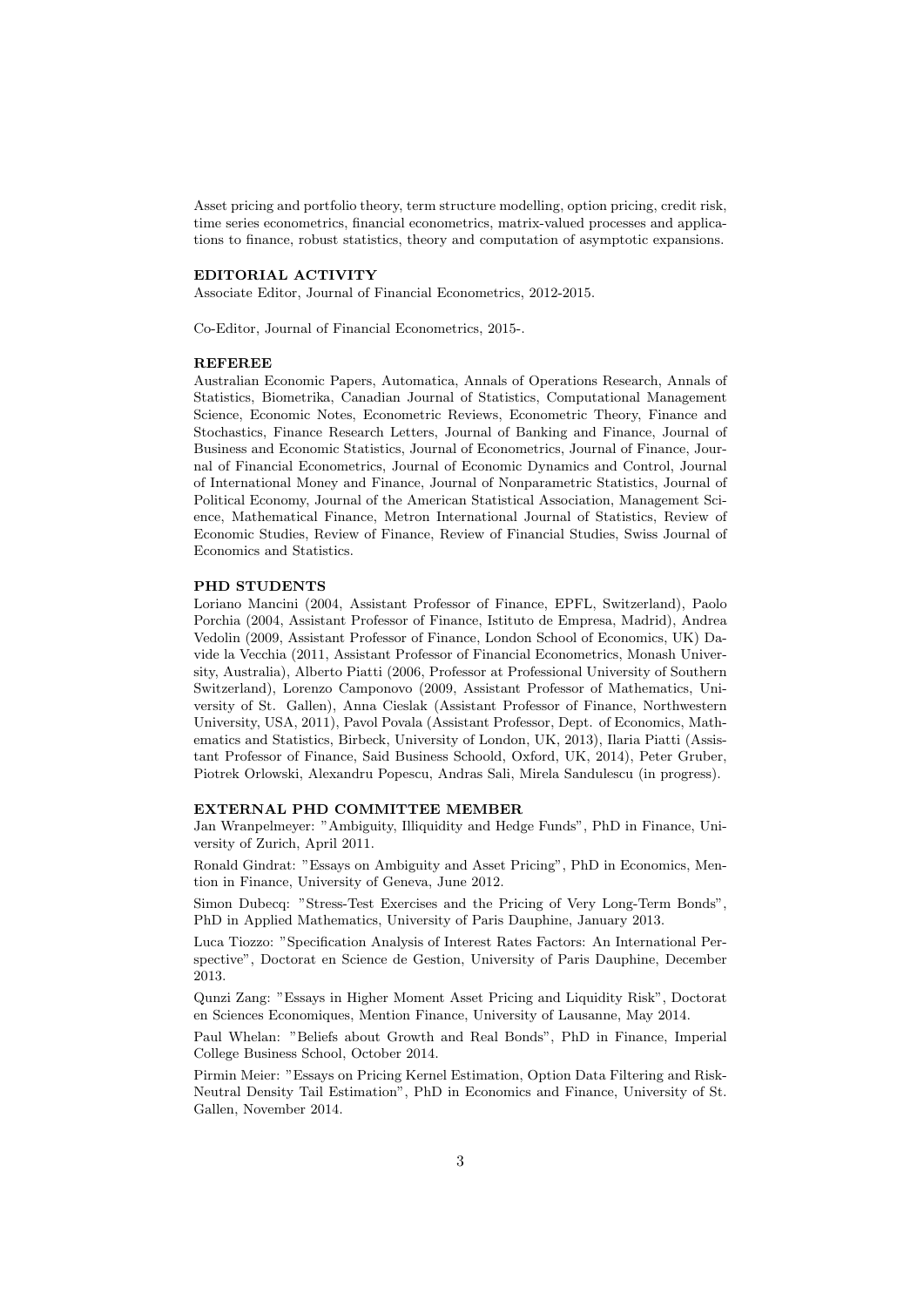# ACADEMIC VISITOR

2001: Tilburg University, the Netherlands, October 21-26, December 2-6.

2002: Cass Business School, London, September 2-7, December 2-7. University of Insubria, Varese, Italy, September-November.

2003: University of Insubria, Varese, Italy, February-March.

2004: University of Insubria, Varese, Italy, April-June.

2005: University of Insubria, Varese, Italy, April-June.

2009-2011: Collegio Carlo Alberto, Torino, Italy, November-December.

2012-2013: Imperial College Business School, London, November-January.

2009-2014: University Bocconi, Italy, October-November, April-May.

2012-2014: University of Geneva.

### PUBLICATIONS IN ACADEMIC JOURNALS

[1] Robust Inference with GMM Estimators, Journal of Econometrics, 101, 37-69 (with E. Ronchetti).

[2] Short-Term Volatility Timing Reduces Downside Risk, International Journal of Finance, 13, Nr. 2, 1794-1825 (with G. Barone Adesi and P. Gagliardini).

[3] A Note on Robustness in Merton's Model of Intertemporal Consumption and Portfolio Choice, Journal of Economic Dynamics and Control, 26, 423-435 (with P. Vanini).

[4] Robust GMM Analysis of Models for the Short Rate Process, Journal of Empirical Finance, 10, 373-397 (with R. Dell'Aquila and E. Ronchetti).

[5] A Geometric Approach to Multiperiod Mean Variance Optimization of Assets and Liabilities, Journal of Economic Dynamics and Control, Volume 28, 1079-1113 (with M. Leippold and P. Vanini).

[6] Robustness and Ambiguity Aversion in General Equilibrium, Review of Finance, 279-324, (with P. Vanini).

[7] Robust Efficient Method of Moments, Journal of Econometrics, 128, 69-97 (with C. Ortelli).

[8] Optimal Conditionally Unbiased Bounded-Influence Inference in Dynamic Location and Scale Models, Journal of the American Statistical Association, 100, 628-641 (with L. Mancini and E. Ronchetti).

[9] Robust GMM Tests for Structural Breaks, Journal of Econometrics, 129, 1-2, 139- 182 (with P. Gagliardini and G. Urga).

[10] Estimating and Predicting Multivariate Volatility Thresholds in Global Stock Markets, Journal of Applied Econometrics, 2006, 21, 345-369 (with F. Audrino).

[11] Equilibrium Impact of Value-at-Risk Regulation, Journal of Economic Dynamics and Control, 2006, 30, 1277-1313 (with M. Leippold and P. Vanini).

[12] Accurate Short Term Yield Curve Forecasting Using Functional Gradient Descent, Journal of Financial Econometrics, Fall 2007, 5, 591-623 (with F. Audrino).

[13] Learning and Asset Prices under Ambiguous Information, Review of Financial Studies, 2008, 21, 2565-2597 (with M. Leippold and P. Vanini).

[14] Asset Prices with Locally-Constrained-Entropy Recursive Multiple Priors Utility, Journal of Economic Dynamics and Control, November 2008, Volume 32, Issue 11, 3695-3717 (with A. Sbuelz).

[15] Ambiguity Aversion and the Term Structure of Interest Rates, Review of Financial Studies, October 2009, 22, 4157 - 4188 (with P. Gagliardini and P. Porchia).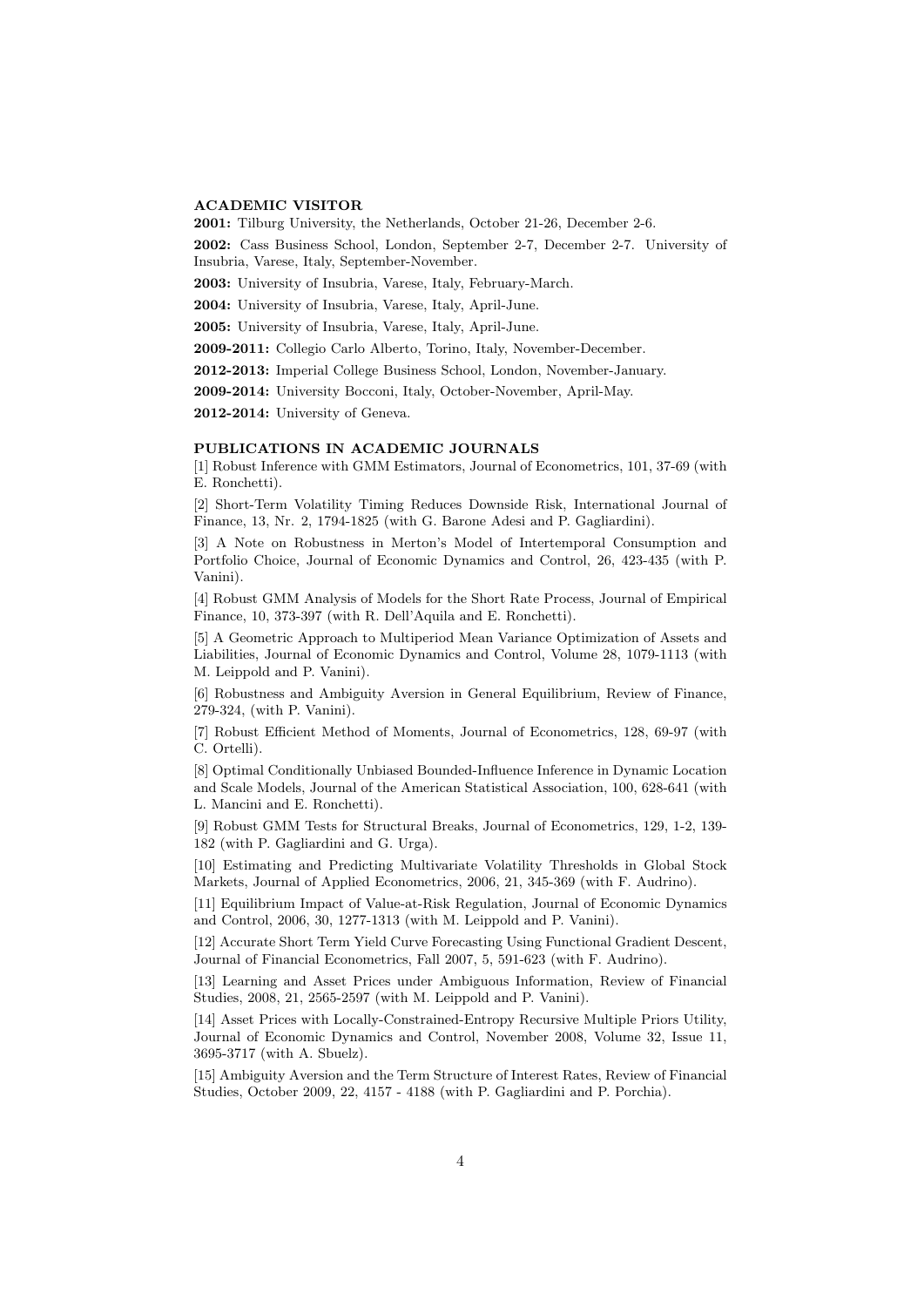[16] Limits of Learning About a Categorical Latent Variable under Prior Near-Ignorance, International Journal of Approximate Reasoning, Volume 50, Issue 4, April 2009, 597- 611 (with A. Piatti, M. Hutter and M. Zaffalon).

[17] Multiperiod Mean-Variance Efficient Portfolios with Endogenous Liabilities, Quantitative Finance, October 2009, 1469-1488 (with M. Leippold and P. Vanini).

[18] Correlation Risk and Optimal Portfolio Choice, Journal of Finance, Volume 65, Issue 1, February 2010, 393-420 (with A. Buraschi and P. Porchia).

[19] Infinitesimal Robustness for Diffusions, Journal of the American Statistical Association, June 2010, 703-712 (with D. La Vecchia).

[20] A General Multivariate Threshold GARCH Model with Dynamic Conditional Correlations, Journal of Business and Economic Statistics, 2011, 138-149 (with F. Audrino).

[21] Robust Value at Risk Prediction, Journal of Financial Econometrics, 2011, 281-313 (with L. Mancini).

[22] Robust Subsampling (with L. Camponovo and O. Scaillet), Journal of Econometrics, 2012, Volume 167, Issue 1, 197-210.

[23] Higher Order Infinitesimal Robustness (with D. La Vecchia and E. Ronchetti), Journal of the American Statistical Association, 2012, Volume 107, Issue 500, 1546- 1557.

[24] When Uncertainty Blows in the Orchard: Comovement and Equilibrium Volatility Risk Premia (with A. Buraschi and A. Vedolin), Journal of Finance, 2014, Volume 69, Issue 1, February, 101-137.

[25] Economic Uncertainty, Disagreement, and Credit Markets (with A. Buraschi and A. Vedolin), Management Science, 2014, Volume 60 Issue 5, 1281–1296.

[26] When There is No Place to Hide: Correlation Risk and the Cross-Section of Hedge Fund Returns (with A. Buraschi and R. Kosowski), Review of Financial Studies, 2014, 27 (2), 581–616

#### WORKING PAPERS

[1] Variance Covariance Orders and Median Preserving Spreads (with S. Malamud).

[2] Asset Pricing with Matrix Jump Diffusions (with M. Leippold).

[3] Robust Resampling Methods for Time Series (with L. Camponovo and O. Scaillet).

[4] Ambiguity and Reality (with J. Wrampelmeyer and C. Wiehenkamp).

[5] Robust Predictive Regression (with L. Camponovo and O. Scaillet).

[6] The Price of the Smile and Variance Risk Premia (with P. Gruber and C. Tebaldi).

[7] Predictability Hidden by Anomalous Observations (with L. Camponovo and O. Scaillet).

[8] Dividend Growth Predictability and the Price Dividend Ratio (with I. Piatti).

[9] Predictable Risks and Predictive Regression in Present Value Models (with I. Piatti).

[10] Changes You Can Deal With? Robust Hedge Fund Exposures and Alphas (with L. Camponovo and A. Popescu).

[11] Divergence and the Price of Uncertainty (with P. Schneider).

[12] Fear Trading (with P. Schneider).

[13] Realized Jump Premia (with P. Orlowski and P. Schneider).

[14] A Theory of Arbitrage Free Dispersion (with P. Orlowski and A. Sali).

[15] Option Returns and Dynamic Risk Premia: a Direct Approach (with P. Orlowski and A. Sali).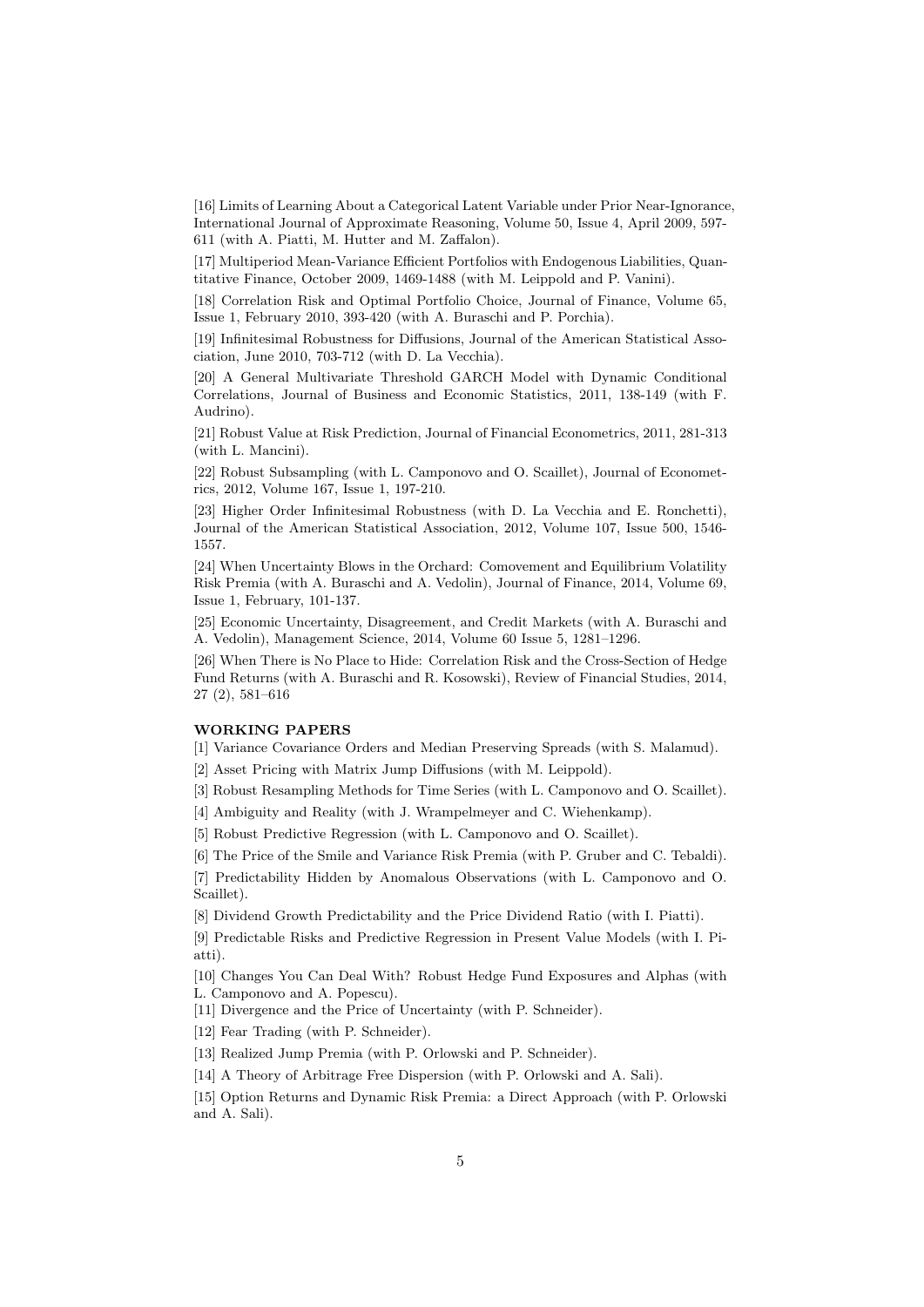#### PUBLICATIONS IN REFEREED PRACTITIONERS JOURNALS

[1] A Note on the Three-Portfolios Matching Problem, European Financial Management Journal, 2003, Vol. 9, 1 March (with P. Vanini and L. Vignola).

# REFEREED BOOK CHAPTERS

[1] A Review of Perturbative Approaches for Robust Optimal Portfolio Problems, 2002, "Computational Methods in Decision-Making, Economics and Finance", Kluwer Applied Optimization Series (with P. Vanini).

[2] Robust Efficient Method of Moments Estimation, 2004, in: "Theory and Applications of Recent Robust Methods", M. Hubert, G. Pison, A. Struyf and S. Van Aelst eds., Series: Statistics for Industry and Technology, Birkhauser, Basel, p. 271-282 (with C. Ortelli).

#### PROCEEDINGS

[1] Robust Statistical Analysis of Financial Models for the Short Term Rate, Bulletin of the International Statistical Institute, 2001, 53rd ISI Session Proceedings.

[2] Optimization of Assets and Liabilities, Proceeding of the International Scientific School "Modelling and Analysis of Safety, Risk and Quality in Complex Systems", 2002, Saint-Petersburg, Russian Foundation of Fundamental Research (with M. Leippold and P. Vanini).

[3] Limits of Learning from Imperfect Observations under Prior Ignorance: the Case of the Imprecise Dirichlet Model, in: Cozman, F. G., Nau, B., Seidenfeld, T. (Eds), ISIPTA '05: Proceedings of the Fourth International Symposium on Imprecise Probabilities and Their Applications, 2005 (with A. Piatti and M. Zaffalon).

# BOOK REVIEWS

[1] Statistics and Finance (by D. Ruppert), Springer Texts in Statistics, 2004.

[2] Semiparametric Regression for the Applied Econometrician (by A. Yalchew), Journal of the American Statistical Association, 2006.

# TEACHING

### University of Lugano

Statistics I, 2010- (first year undergraduate course).

Probability II, 2011- (graduate course, Master level).

Probability, 2011- (graduate course, PhD level).

Time Series Analysis, 2011- (graduate course, PhD level).

Introduction to Probability Theory for Finance, 2005-2011 (graduate course, Master level and PhD level).

Quantitative Methods for Finance, 2001-2004. Statistics for Economists, 1997-2004. Portfolio Theory, 2003. Mathematics for Economists, 1997 (first-fourth year undergraduate courses).

#### University Bocconi

Continuous Time Finance, 2009- (graduate course, PhD level).

#### University of Geneva

Asset Pricing, 2012-2014 (graduate course, Master level). Numerical Methods in Finance, 2013-2014 (graduate course, Master level).

# Imperial College Business School

Advanced Asset Pricing, 2013 (graduate course, PhD level).

Collegio Carlo Alberto Econometrics, 2009-2011, graduate course, Master level.

University of St. Gallen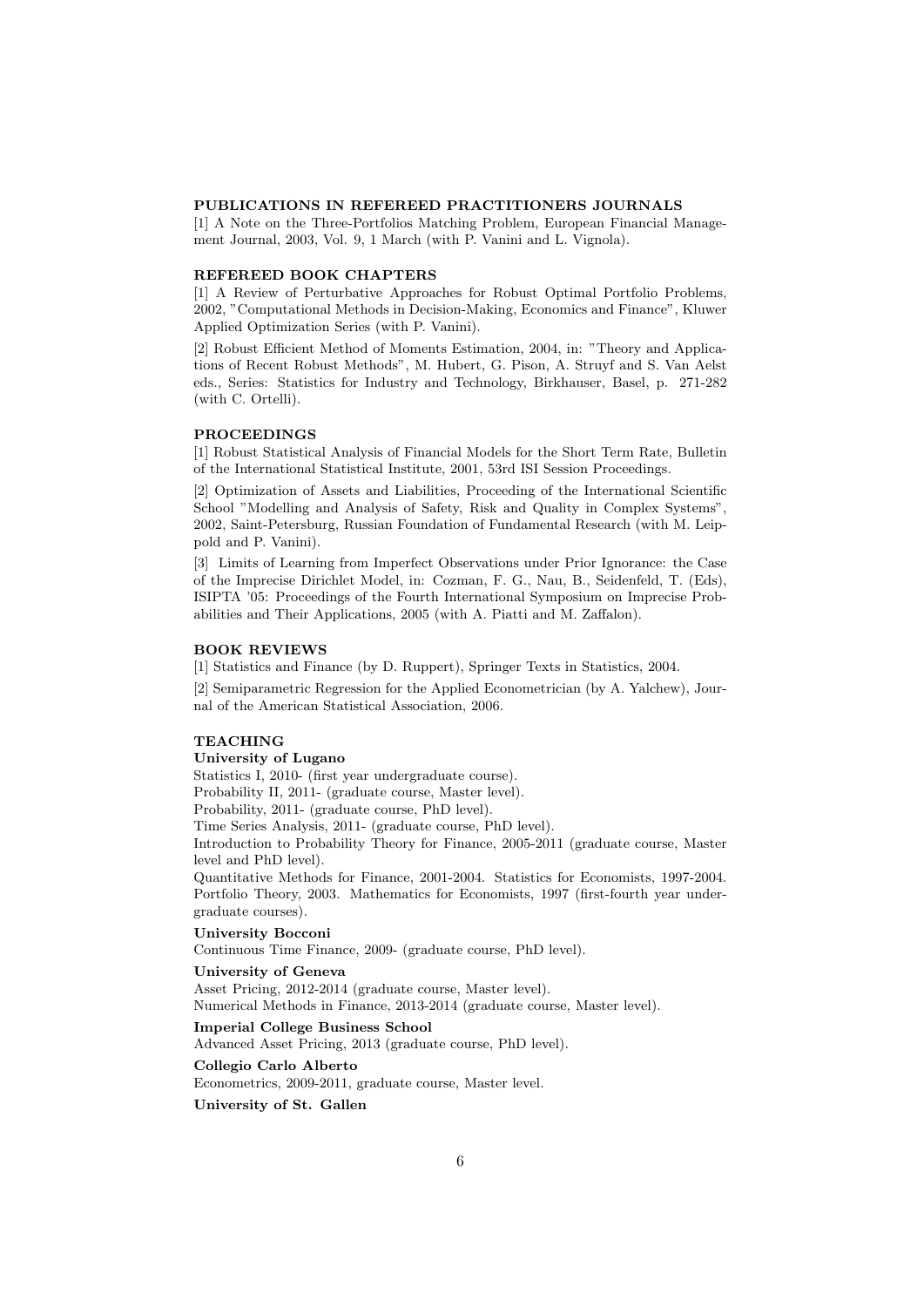Theory in Finance, Advanced Time Series Econometrics, Financial Econometrics, Advanced Financial Decision Making and Asset Pricing, 2005-2008 (graduate courses, PhD level).

PhD and Literature Seminars, 2005-2008 (advanced seminars, PhD level). Asset Pricing, 2004-2008 (graduate course, Master level). Introduction to Econometrics, 2005-2008 (third year undergraduate course).

#### University of Insubria

Asset Pricing, Introduction to Probability Theory and Stochastic Processes for Finance, 2002-2003 (third year undergraduate courses).

Continuous-Time Yield Curve Models, 2004. Asset Pricing, 2005 (graduate courses, Master level).

#### Cass Business School

Probability Theory and Stochastic Processes for Finance, 2002 (graduate course, PhD level).

#### Professional University of Southern Switzerland (SUPSI)

Portfolio Theory and Asset Pricing, 1997-2004. Derivative Securities, 2000. Statistics, 1998 (first-fourth year undergraduate courses).

# University of Zurich

Mathematics and Stochastics for Econometricians, 1997 (second-fourth year undergaraduate courses).

#### European Finance Training Program for Financial Analysts

Fixed Income Securities, Futures Contracs and International Economics, 1997 (courses for practitioners).

# ORGANISATION OF SEMINARS AND WORKSHOPS

2001: European Courses in Advanced Statistics, "Bayesian Statistics and Financial Econometrics", USI, Lugano, October 8-12.

1998-2004: Doctoral finance seminar at USI.

2005-2006: Doctoral finance seminar at the University of St. Gallen.

2006: International Workshop "Risk Management: from Basel II to Basel III", Monte Verità, Ascona, Switzerland, February 26-March 3, 2006.

2007: Annual Meeting of the Swiss Society of Economics and Statistics, University of St. Gallen, Switzerland, March 22-23.

# PROGRAM COMMITTEES

# 2003

International Symposium on Imprecise Probabilities and Their Applications, Lugano, Switzerland, July 14-17.

### 2006

International Workshop on Quantitative Finance, University of Perugia, Italy, January 26-27.

International Workshop on Grid Technology and Financial Modeling Simulation, Palermo, Italy, February 3-4.

European Finance Association Meeting, Zurich, Switzerland, August 23-26.

# 2007

International Workshop on Quantitative Finance, University of Venice, Italy, January 25-26.

Italian Congress of Econometrics and Empirical Economics, University of Bologna, Italy, January 25-26.

Chairman of the Program Committee of the Annual Meeting of the Swiss Society of Economics and Statistics, University of St. Gallen, Switzerland, March 22-23. European Finance Association Meeting, Ljubljana, Slovenia, August 22-25.